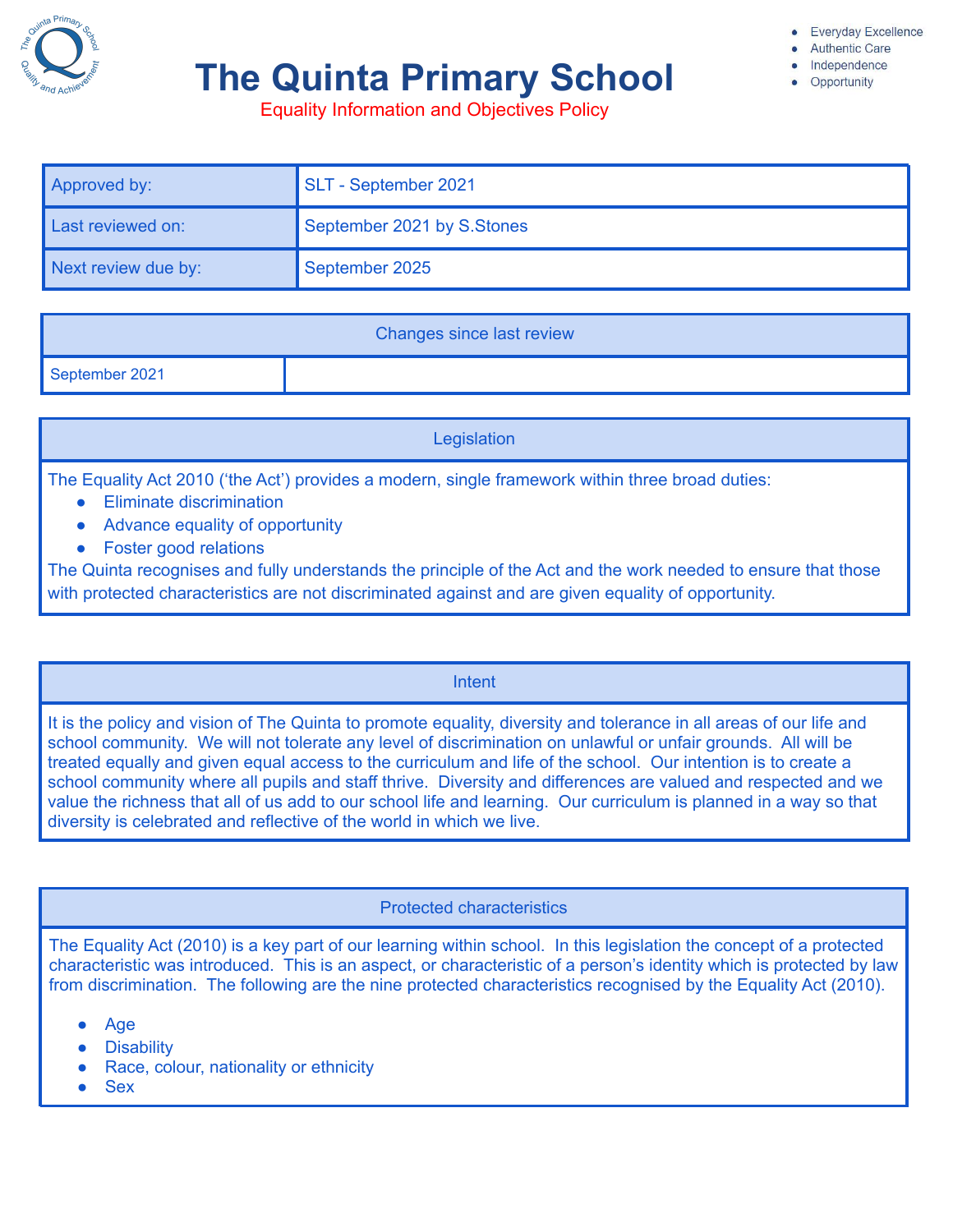

# **The Quinta Primary School**

- **Authentic Care**
- Independence
- Opportunity

Equality Information and Objectives Policy

- Gender reassignment
- Maternity and pregnancy
- Religion and belief
- Sexual orientation
- Marriage and civil partnership

#### **Objectives**

#### **Objective 1**

To ensure that provision is tailored to meet the needs of the children in order to ensure that all pupils have access to all parts of the curriculum especially those with special educational needs or pupil premium. **Rationale**

One of our whole school developments is to ensure that progress and attainment gaps are closed between different groups so that all pupils achieve. Subject leaders have begun to make whole school adaptations to teaching and learning to ensure that all pupils can achieve. Our objective is for that become embedded and a clear strength of the school.

#### **Objective 2**

• To further raise awareness and increase the understanding of staff and children with regards to the 9 protected characteristics.

#### **Rationale**

The school has recently introduced the 'No Outsiders' approach which teaches pupils about the protected characteristics and the Equality Act. We want pupils to have a clear understanding of the world around them even if it is not directly reflected within their own locality.

#### **Objective 3**

• To further enhance diversity within the curriculum and school environment, with particular emphasis upon communities outside of the immediate catchment.

#### **Rationale**

We are continually updating our curriculum to ensure that it is as reflective as possible of the diversity of society. Our RE curriculum covers a wide range of religions and includes alternative belief systems. Our picture books used to teach PHSCE through our No Outsiders approach reflect the diversity of society - and more are being added. We need to continue to ensure that we reflect and adapt our subject curricula to be as reflective of all groups and communities.

### **Strategies**

The following strategies are implemented to ensure that we as a school are consistently reviewing our practice and ensuring equality of opportunity.

- 1. Monitoring and evaluation of the curriculum and planning across subjects to ensure that procedures and practices reflect the objectives of this policy.
- 2. Staff are well trained in equality and diversity and ensure that equality and accessibility for all underpins all of their work.
- 3. Parents are involved and consulted about the provision offered by the school.
- 4. Equality is a key aspect of our curriculum through our PHSCE curriculum, our adoption of the 'No Outsiders' approach and through the representation of diversity throughout the curriculum.